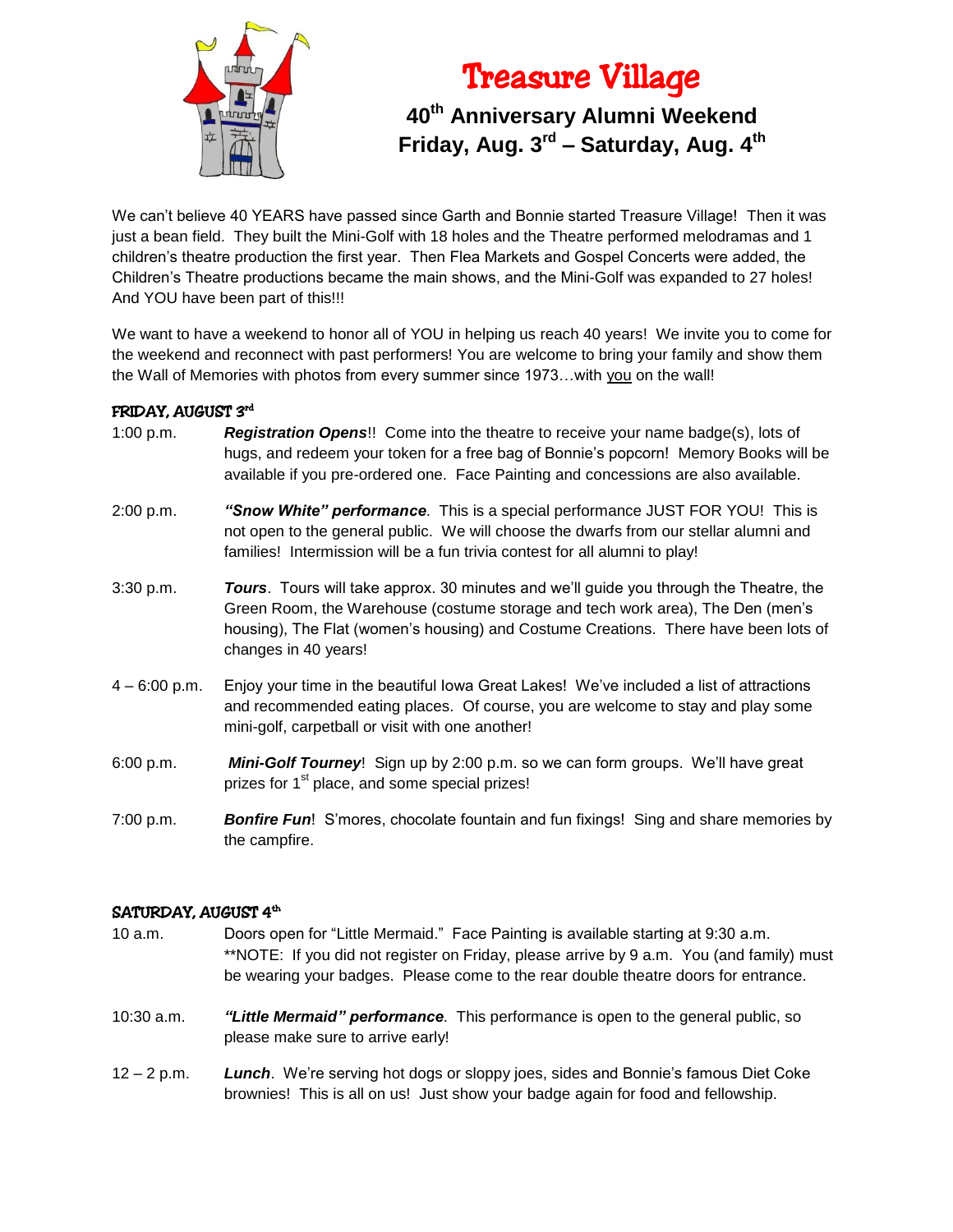So now you know the details…what do you need to do?

*First*, please submit the **Registration Form** if you are able to come for the weekend. You can either submit online, or you can print off the PDF form. Easy! The cost for the weekend is \$15 per person. This includes two shows (*Snow White* and *Little Mermaid*), unlimited Mini Golf, free bag of Bonnie's popcorn, bonfire with chocolate fountain and desserts, and the lunch on Saturday! You can mail a check to us, or pay your registration fee when you arrive.

*Second*, submit the **Memory Form**! The PDF and the online form are again on our website. The Memory Book will contain photographs of every season, and the submitted Memory Forms. This will be a fun keepsake, and a great way to connect with other alumni. If you choose to purchase the Memory Book, it is \$15. Even if you choose not to purchase the book, we hope you'll take the time to send in your memories. We love to hear what people are up to now and your favorite times at Treasure Village.

If you have any questions, please feel free to contact us! If you are unable to come for the weekend, you can still order a Memory Book and we'll mail it to you.

We hope to see many of you!

Garth and Bonnie Neisess, *Owners.* Deborah (Neisess) Clark, *Creative Director & Costume*s Linnea (Jennifer Neisess) Lambert, *Business Manager & Technical Director*

#### **To Contact Us:**

*Website:* www.treasurevillage.org. (Look for the Alumni Weekend Link in the NEWS Sidebar)

*E-mail*: treasurevillage@hotmail.com

*Facebook*: "Like" Treasure Village, "Join" the Treasure Village Alumni page, or befriend any of us to get more info!

*Phone*: 712-330-7065 (Linnea) or 712-330-6832 (Deborah)